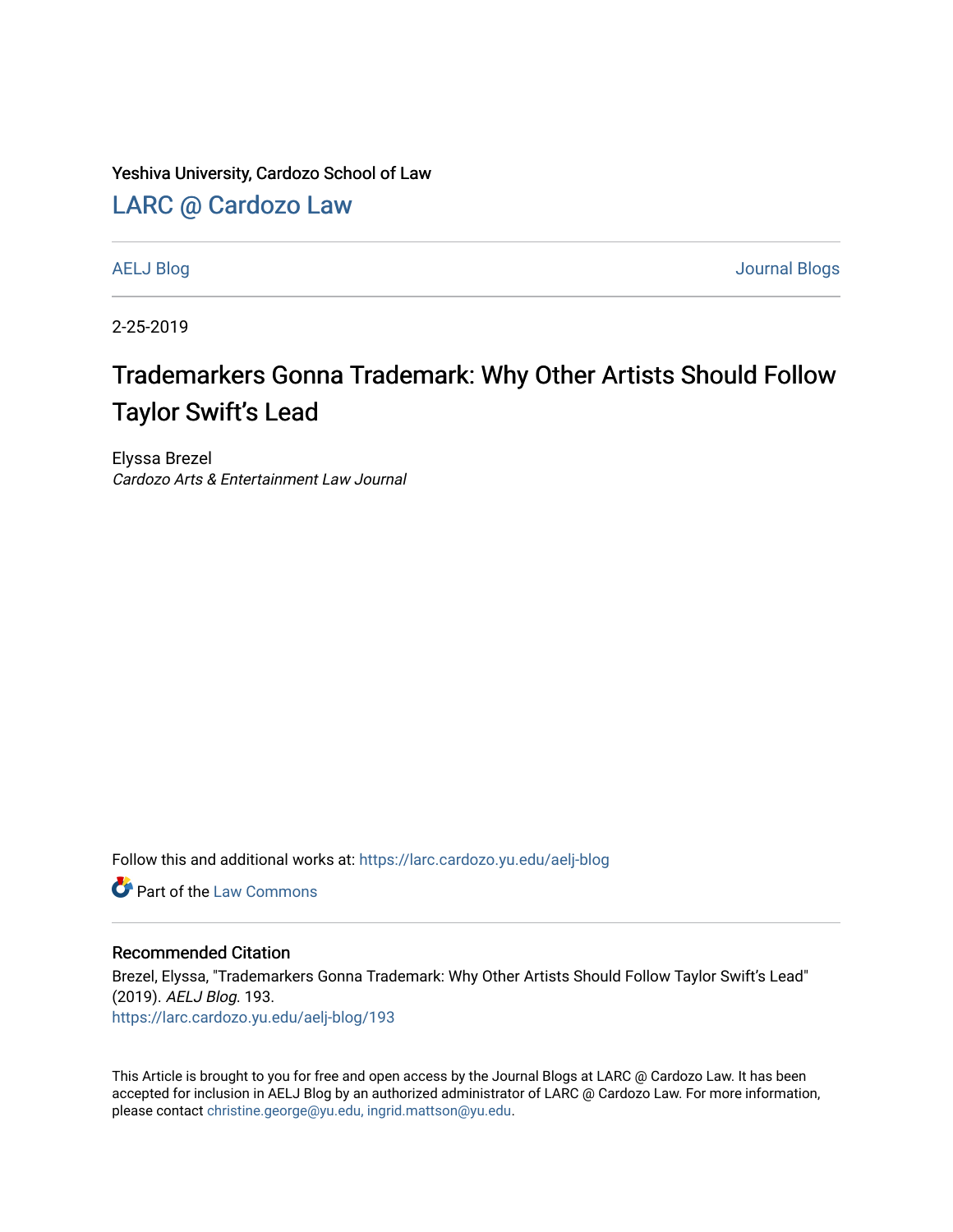## **Trademarkers Gonna Trademark: Why Other Artists Should Follow Taylor Swift's Lead**

BY [ELYSSA BREZEL/](https://cardozoaelj.com/author/elyssa-brezel/)ON FEBRUARY 25, 2019

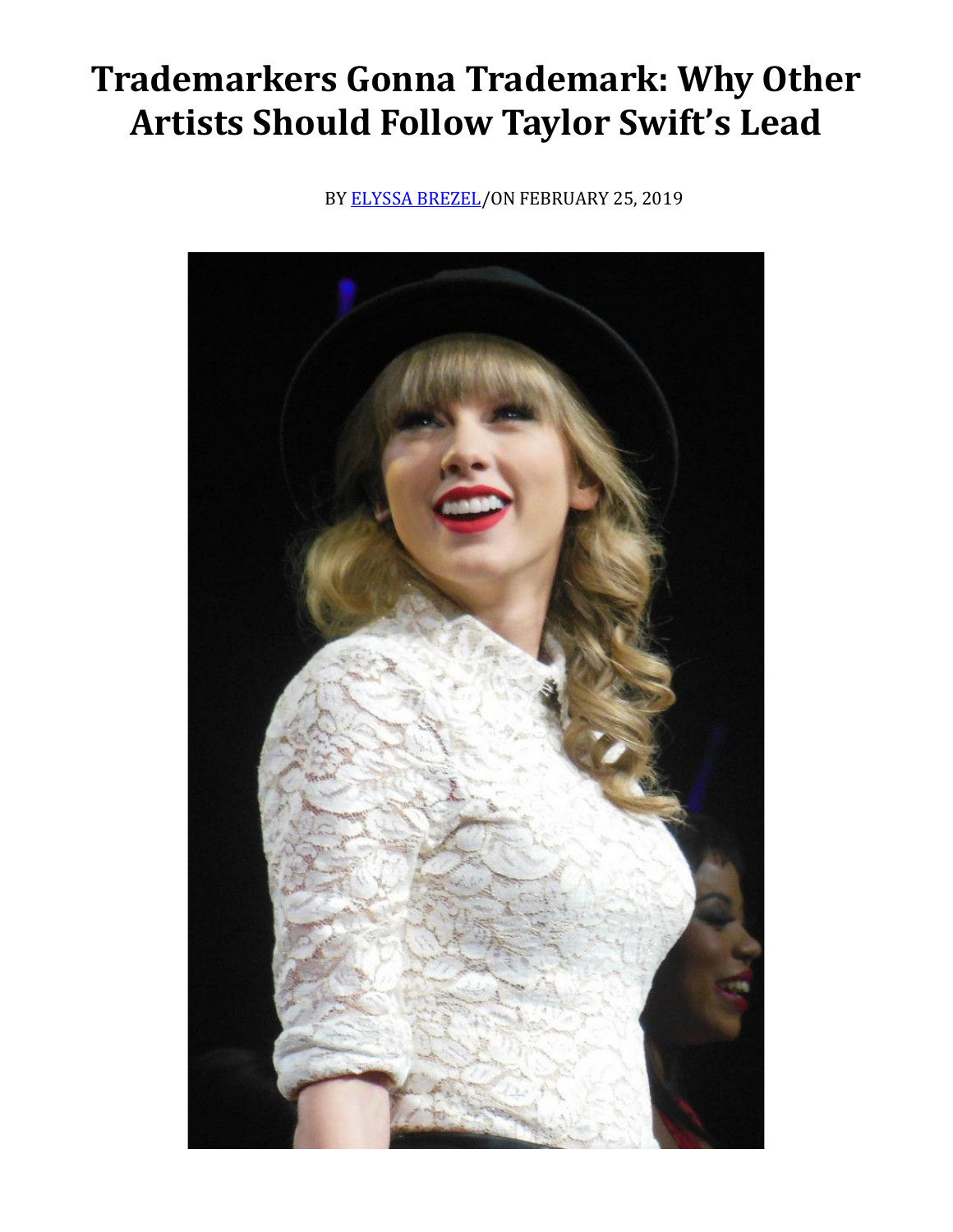As a leader of the music industry, Taylor Swift is known for taking calculated actions that have ultimately shaped the field for both her contemporaries and successors. Previously, Swift held Apple Music and Spotify accountable for their failures to fairly compensate artists from streaming sales.<sup>[1]</sup> With her recent switch from her longtime label, Big Machine Records, to Universal Music Group, one of the "Big Three" of record labels, Swift took the switch as an opportunity to option the rights to streaming profits for all artists on the label as part of the terms of her new contract[.\[2\]](https://cardozoaelj.com/2019/02/25/trademarkers-gonna-trademark-artists-follow-taylor-swifts-lead/#_ftn2)

However, one of the stances Swift has taken in recent years has been met with strong criticism. Through her trademarking team, TAS Rights Management, LLC, Swift has taken ownership of key phrases, lyrics, and lines she has made popular through her albums and identity. Swift has filed trademarks for everything from certain expressions such as "Party Like It's 1989"[\[3\]](https://cardozoaelj.com/2019/02/25/trademarkers-gonna-trademark-artists-follow-taylor-swifts-lead/#_ftn3) to popular lyrics such as "The old Taylor can't come to the phone right now" and "Look What You Made Me Do." $[4]$  Swift has even trademarked the names of her cats, "Meredith & Olivia Swift."[\[5\]](https://cardozoaelj.com/2019/02/25/trademarkers-gonna-trademark-artists-follow-taylor-swifts-lead/#_ftn5)

In trademarking these phrases, Swift has taken the initiative to prevent others from profiting off her likeness. Her team has cracked down on Etsy sellers for using Swift's likeness on their products listed for sale.<sup>[6]</sup> Products targeted include clothing, candles, and even cross-stitches that use Swift's name, lyrics, and image.[\[7\]](https://cardozoaelj.com/2019/02/25/trademarkers-gonna-trademark-artists-follow-taylor-swifts-lead/#_ftn7) As Swift has a large merchandise presence of her own, it is in her best interest to limit the availability of products that opine her name, likeness, and song lyrics.<sup>[8]</sup>

Other artists should follow Swift's lead and seek to trademark any lyrics or phrases they popularized. As streaming platforms evolve—and the profitability of musicians becomes less certain—artists should take ownership of their likeness wherever possible[.\[9\]](https://cardozoaelj.com/2019/02/25/trademarkers-gonna-trademark-artists-follow-taylor-swifts-lead/#_ftn9) For Swift, her trademarks will not make an enormous difference in terms of her general profitability; however, for lesser-known artists, having the rights to their intellectual property can help make their own merchandise lucrative. In an age of online shopping, this may make all the difference. For fans who wish to purchase merchandise with a certain song lyric, this means the only place to turn is to the artist's official store—not to the Etsy store of an unaffiliated seller.

In seeking out these trademarks, Swift makes a strong case for the purpose of intellectual property. Swift is setting an example for all artists in disallowing others to profit off her name, lyrics, and likeness. As she takes a stand against intellectual theft, Swift shows the world the importance of protecting one's work and the value of a trademark.

Finally, trademarks also protect consumers. By establishing trademarks, Swift helps fans to know the source of their purchases. Individuals may support artists for reason beyond their music and may admire an artist's ideologies or principles. When a fan buys merchandise from the artist directly, the fan knows he or she is supporting those certain beliefs with the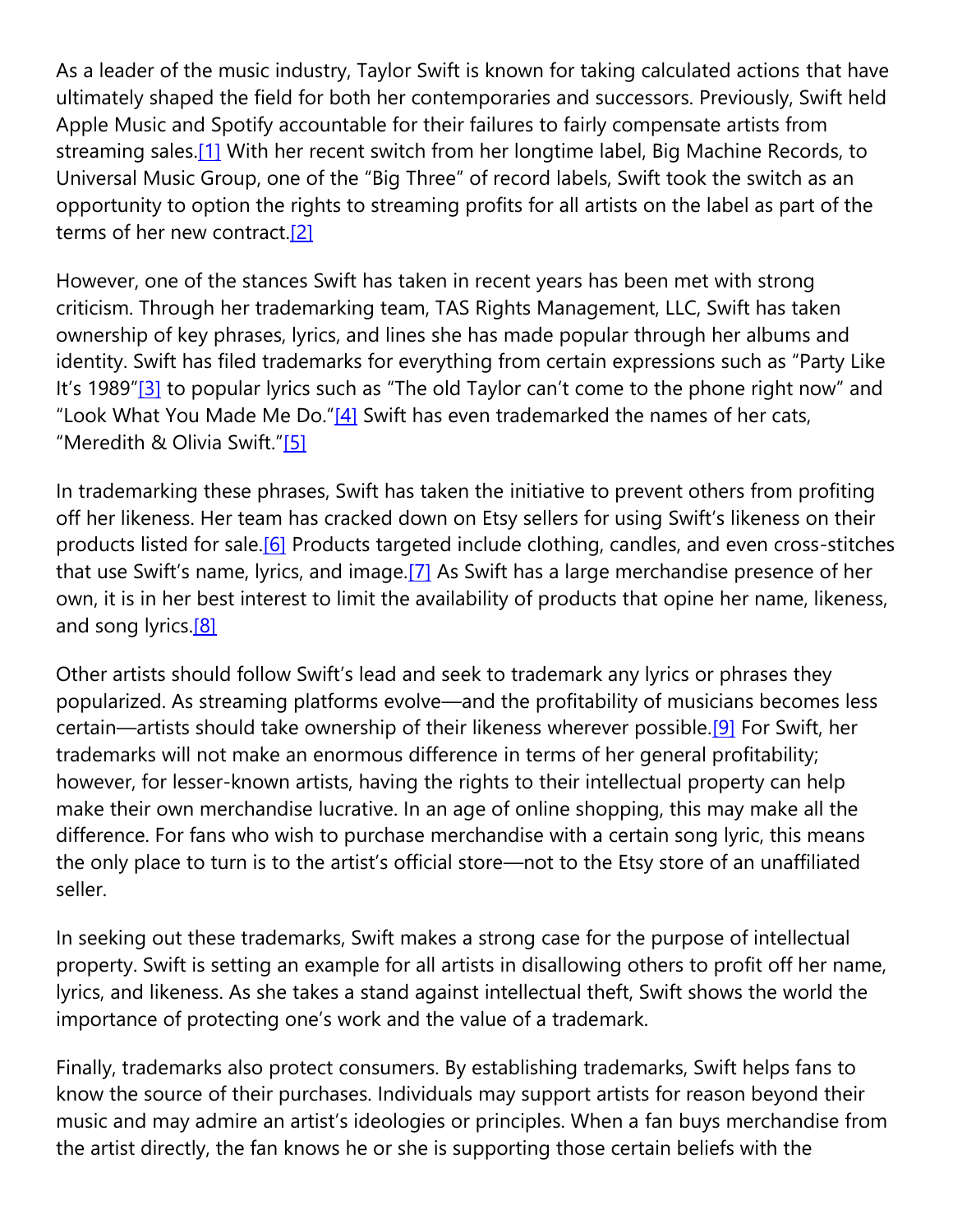purchase. The same cannot be said of a purchase to a random seller who utilizes the artist's likeness but may be supporting an opposite agenda through the profits of such sales. Trademarking helps eliminate such confusion, which ultimately benefits the fans.

Swift has stood up for many causes in the past, such as the #MeToo movement and voter registration.<sup>[10]</sup> Perhaps her next greatest mission is to bring light to the importance of intellectual property.

*Elyssa Brezel is a second-year student at the Benjamin N. Cardozo School of Law. She is a Staff Editor of the Cardozo Arts & Entertainment Law Journal, a member of the Cardozo Civil Rights Clinic, and a fan of Taylor Swift. She looks forward to a career in litigation.*

[\[1\]](https://cardozoaelj.com/2019/02/25/trademarkers-gonna-trademark-artists-follow-taylor-swifts-lead/#_ftnref1) *See* Amy X. Wang, *Taylor Swift's New Record Deal Affects Thousands of Other Musicians*, Rolling Stone (Nov. 19, 2018), https://www.rollingstone.com/music/music-news/taylor-swiftuniversal-republic-deal-spotify-758102/.

## [\[2\]](https://cardozoaelj.com/2019/02/25/trademarkers-gonna-trademark-artists-follow-taylor-swifts-lead/#_ftnref2) *See id.*

[\[3\]](https://cardozoaelj.com/2019/02/25/trademarkers-gonna-trademark-artists-follow-taylor-swifts-lead/#_ftnref3) *See Taylor Swift's list of ridiculous trademarks grows ahead of Reputation album release*, The Telegraph (Sept. 5, 2017), https://www.telegraph.co.uk/music/artists/taylor-swifts-listridiculous-trademarks-grows-ahead-reputation/.

[\[4\]](https://cardozoaelj.com/2019/02/25/trademarkers-gonna-trademark-artists-follow-taylor-swifts-lead/#_ftnref4) *See* Nick Reilly, *Taylor Swift is planning to trademark key phrases from her new album*, NME (Sept. 5, 2017), https://www.nme.com/news/music/taylor-swift-planning-to-trademarkphrases-from-new-album-2134248.

[\[5\]](https://cardozoaelj.com/2019/02/25/trademarkers-gonna-trademark-artists-follow-taylor-swifts-lead/#_ftnref5) *See Taylor Swift trademarks cats' names for new range of projects*, MSN (July 26, 2018), https://www.msn.com/en-us/entertainment/celebrity/taylor-swift-trademarks-cats-names-fornew-range-of-projects/ar-BBL3vCP?li=AA5a2k.

[\[6\]](https://cardozoaelj.com/2019/02/25/trademarkers-gonna-trademark-artists-follow-taylor-swifts-lead/#_ftnref6) *See* Chris Payne, It's Taylor Swift v. Taylor Swift Fans on Etsy, Billboard (Feb. 6, 2015), https://www.billboard.com/articles/columns/pop-shop/6465325/taylor-swift-etsy-fan-suelegal.

[\[7\]](https://cardozoaelj.com/2019/02/25/trademarkers-gonna-trademark-artists-follow-taylor-swifts-lead/#_ftnref7) *See* Hazel Cills, *Why Taylor Swift's Etsy Crackdown Feels So Wrong*, Refinery 29 (Feb. 13, 2015), https://www.refinery29.com/en-us/2015/02/82294/taylor-swift-sues-fan-made-etsyproducts.